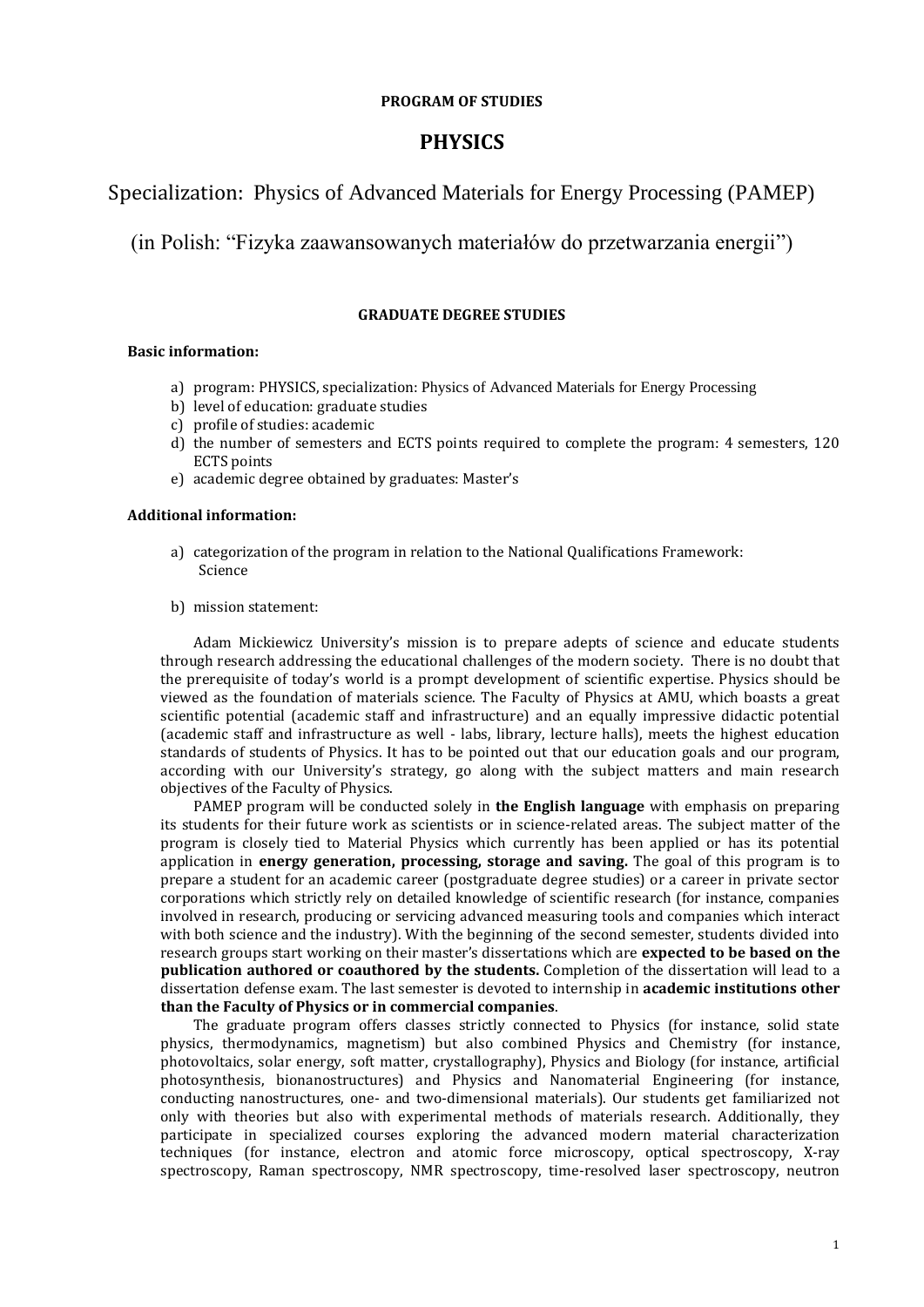scattering), material creation (for instance, lithography, thin film deposition, chemical methods) and theoretical computation and computer simulation methods applied in materials physics.

 c) addressing job market demands, graduate students' career evaluation and international standards:

A Faculty of Physics graduate who holds a Master's of Science degree will be perfectly prepared both to continue his or her education during postgraduate program and to work in the private sector. Our program will enable our graduates to comply with the work requirements in numerous areas of the knowledge-based economy and will also enable them to keep up with modern day ever-changing job market, especially in relation to those fields relying on new material technologies and within companies applying the latest scientific findings into the industry. Material research, especially that exploring various aspects of energy, is currently among the most rapidly developing type of research in the world, as it has an immense impact on the world economy and technological advancements. Our education program meets the requirements of various international standards, for instance, The Physics Degree, Graduate Skill Base and the Core of Physics (IOP 2010) and Physics, Astronomy and Astrophysics QAA 2008.

d) employment opportunities:

scientific institutions, research and industrial labs, advanced technology companies, entrepreneurship, education

e) preliminary requirements (candidate's qualifications):

undergraduate degree in science, natural sciences or technology

### **Program characteristics:**

- a) total number of ECTS points, to be obtained by a student from courses led by academic teachers: 120
- b) total number of ECTS points to be obtained by a student from basic sciences courses, to which education goals are set based on the specialization, level and education profile: 120
- c) total number of ECTS points to be obtained by a student from practical courses, including labs and projects: 76
- d) minimal number of ECTS points to be obtained by a student from general classes offered by institutions other than the Faculty of Physics or completed during other study programs: 4
- e) minimal number of ECTS points to be obtained by a student from humanistic or social sciences courses: 5
- f) minimal number of ECTS points to be obtained by a student from a foreign language class: 4
- g) minimal number of ECTS points to be obtained by a student from physical education class: 0

Each student of PAMEP specialization is obliged to take a 10-weeks-long (approximately 500 credit hours of student's work) internship in a R&D company or a research group outside of the Faculty of Physics at AMU (including international companies and groups). Such internship takes place during the last (IV) semester of the program as part of "External practices" course. The internship program choice is the responsibility of a student although it has to be approved by the dissertation supervisor, who deems the internship completed on the basis of an appropriate document signed by an internship supervisor or a research group supervisor.

The Faculty offers additional lectures and courses held by visiting renowned scientists from overseas. Such courses will be announced ahead of time and student's participation might result in obtaining credit from another lecture or course from the basic curriculum of a similar subject matter.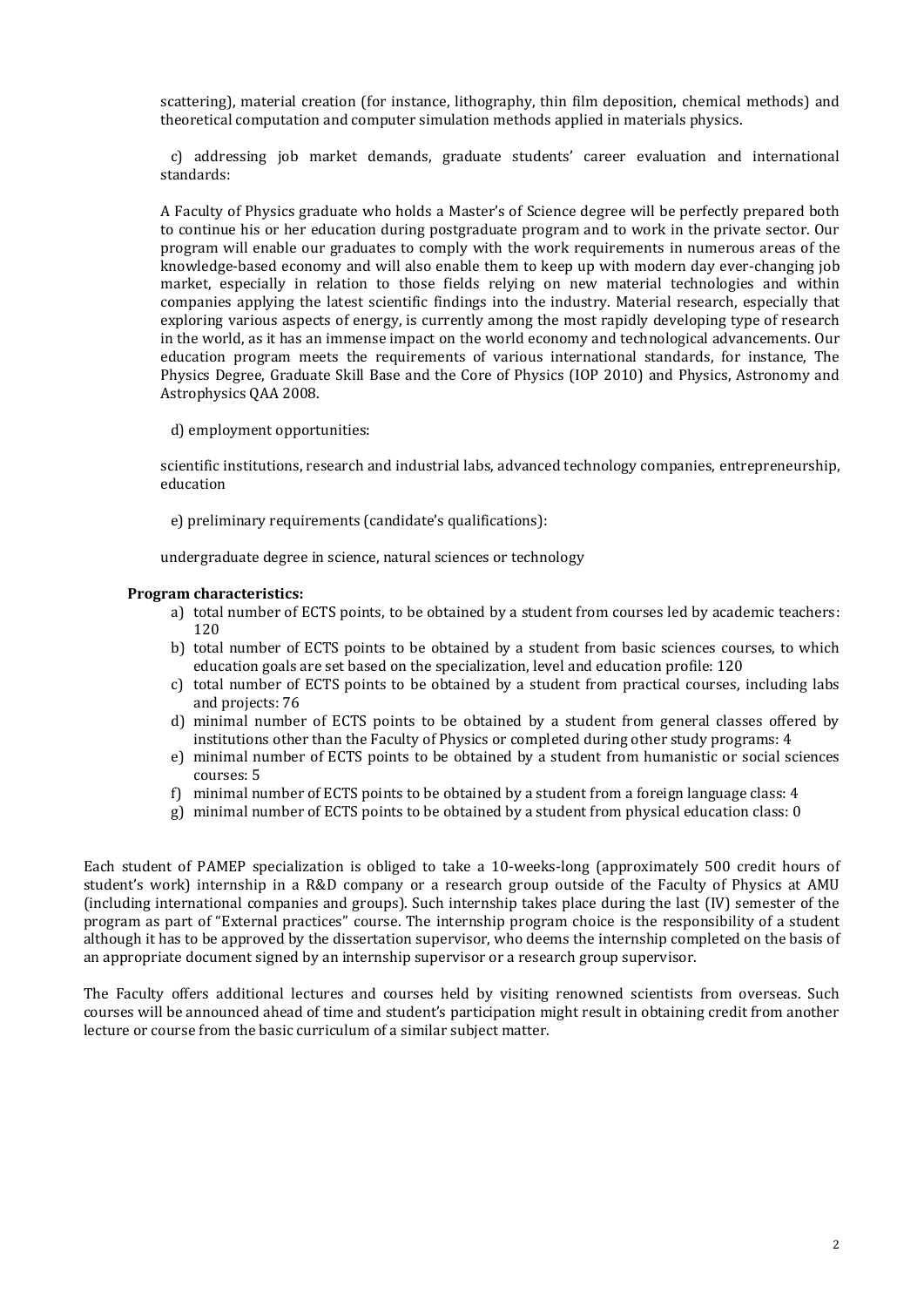## **Plan of studies**

**PHYSICS,** Specialization: Physics of Advanced Materials for Energy Processing

# **GRADUATE DEGREE STUDIES**

campus-based studies

| No.                       | Name of the course                                                                                             | Lecture<br>(number<br>of<br>hours) | Course/<br><b>Seminars</b><br>(number of<br>hours) | Lab/<br>Project<br>(number<br>of hours) | Type of credit       | <b>ECTS</b><br>points |  |  |  |  |
|---------------------------|----------------------------------------------------------------------------------------------------------------|------------------------------------|----------------------------------------------------|-----------------------------------------|----------------------|-----------------------|--|--|--|--|
| $\mathbf{1}$              | 2                                                                                                              | 3                                  | $\overline{4}$                                     | 5                                       | 6                    | $\overline{7}$        |  |  |  |  |
| Year I - Semester I       |                                                                                                                |                                    |                                                    |                                         |                      |                       |  |  |  |  |
| 1.                        | Signal and energy processing in nanopatterned<br>materials                                                     | 30                                 |                                                    |                                         | as per syllabus      | 3                     |  |  |  |  |
| 2.                        | Physical properties of 1D and 2D materials and their<br>application in low energy consuming electronic devices | 30                                 |                                                    |                                         | as per syllabus      | 3                     |  |  |  |  |
| 3.                        | Students seminars 1                                                                                            |                                    | 45                                                 |                                         | as per syllabus      | $\overline{4}$        |  |  |  |  |
| 4.                        | Molecular simulation of soft matter                                                                            | 30                                 |                                                    |                                         | as per syllabus      | $\overline{3}$        |  |  |  |  |
| 5.                        | <b>Biophotovoltaic materials</b>                                                                               | 30                                 |                                                    |                                         | as per syllabus      | $\overline{3}$        |  |  |  |  |
| 6.                        | Down- and up-conversion in nanomaterials doped with<br>lanthanide ions                                         | 30                                 |                                                    |                                         | as per syllabus      | $\overline{3}$        |  |  |  |  |
| 7.                        | Methods of fabrication and analysis of conducting<br>nanostructures                                            | 30                                 |                                                    |                                         | as per syllabus      | $\overline{3}$        |  |  |  |  |
| 8.                        | <b>Thermodynamics of Electrolyte Solutions</b>                                                                 | 30                                 |                                                    |                                         | as per syllabus      | $\overline{3}$        |  |  |  |  |
| 9.                        | Introduction to Computational Studies of Electronic<br><b>Structure of Nanosystems</b>                         | 30                                 |                                                    |                                         | as per syllabus      | $\overline{3}$        |  |  |  |  |
| 10.                       | <b>Bionanostructures</b>                                                                                       | 30                                 |                                                    |                                         | as per syllabus      | $\overline{3}$        |  |  |  |  |
| 11.                       | Magnetism, magnetic materials and magnetization<br>dynamics                                                    | 30                                 |                                                    |                                         | as per syllabus      | $\overline{3}$        |  |  |  |  |
| 12.                       | Introduction to neutron scattering                                                                             | 30 <sup>°</sup>                    |                                                    |                                         | as per syllabus      | $\overline{3}$        |  |  |  |  |
| 13.                       | Liquids in Confinement; Quasi-high pressure effects in<br>nanopores                                            | 30                                 |                                                    |                                         | as per syllabus      | $\overline{3}$        |  |  |  |  |
| 14.                       | Electric and thermoelectric transport at the nanoscale                                                         | 30                                 |                                                    |                                         | as per syllabus      | $\overline{3}$        |  |  |  |  |
| 15.                       | Sunlight energy conversion                                                                                     | 30                                 |                                                    |                                         | as per syllabus      | $\overline{3}$        |  |  |  |  |
| 17.                       | Health and Safety                                                                                              | $\overline{4}$                     |                                                    |                                         |                      | $\mathbf{0}$          |  |  |  |  |
|                           | Semester I total (319 h)                                                                                       | 274                                | 45                                                 |                                         |                      | 31                    |  |  |  |  |
|                           |                                                                                                                | Year I - Semester II               |                                                    |                                         |                      |                       |  |  |  |  |
| 1.                        | Specialized English                                                                                            |                                    | 30                                                 |                                         | as per syllabus      | 2                     |  |  |  |  |
| 2.                        | Students seminars 2                                                                                            |                                    | 20                                                 |                                         | as per syllabus      | $\overline{2}$        |  |  |  |  |
| 3.                        | Dissertation seminars and lab (diploma)                                                                        |                                    | 80                                                 | 80                                      | up to the supervisor | 18                    |  |  |  |  |
| 4.                        | Optical microscopy: from bright field to confocal<br>fluorescence                                              |                                    |                                                    | 15                                      | as per syllabus      | $\overline{2}$        |  |  |  |  |
| 5.                        | Introduction to fluorescence spectroscopy                                                                      |                                    |                                                    | 15                                      | as per syllabus      | $\overline{2}$        |  |  |  |  |
| 6.                        | Spectroscopic characterization of down- and up-<br>converting nanomaterials                                    |                                    |                                                    | 15                                      | as per syllabus      | $\overline{2}$        |  |  |  |  |
| 7.                        | <b>Fundamentals of control engineering</b>                                                                     |                                    |                                                    | 15                                      | as per syllabus      | $\overline{2}$        |  |  |  |  |
| 8.                        | Micromagnetic simulations                                                                                      |                                    |                                                    | 15                                      | as per syllabus      | $\overline{2}$        |  |  |  |  |
| 9.                        | Nuclear magnetic resonance                                                                                     |                                    |                                                    | 15                                      | as per syllabus      | $\overline{2}$        |  |  |  |  |
| 10.                       | Optical lattices as a quantum simulators                                                                       |                                    |                                                    | 15                                      | as per syllabus      | $\overline{2}$        |  |  |  |  |
| 11.                       | Fabrication and analysis of surface nanostructures I                                                           |                                    |                                                    | 15                                      | as per syllabus      | $\overline{2}$        |  |  |  |  |
| 12.                       | Intellectual Property, Patents, and Entrepreneurship                                                           | 15                                 |                                                    |                                         | as per syllabus      | $\mathbf{1}$          |  |  |  |  |
| Semester II total (285 h) |                                                                                                                | 15                                 | 130                                                | 140                                     |                      | 31                    |  |  |  |  |
| Year I total<br>(604 h)   |                                                                                                                | 289                                | 175                                                | 140                                     |                      | 62                    |  |  |  |  |